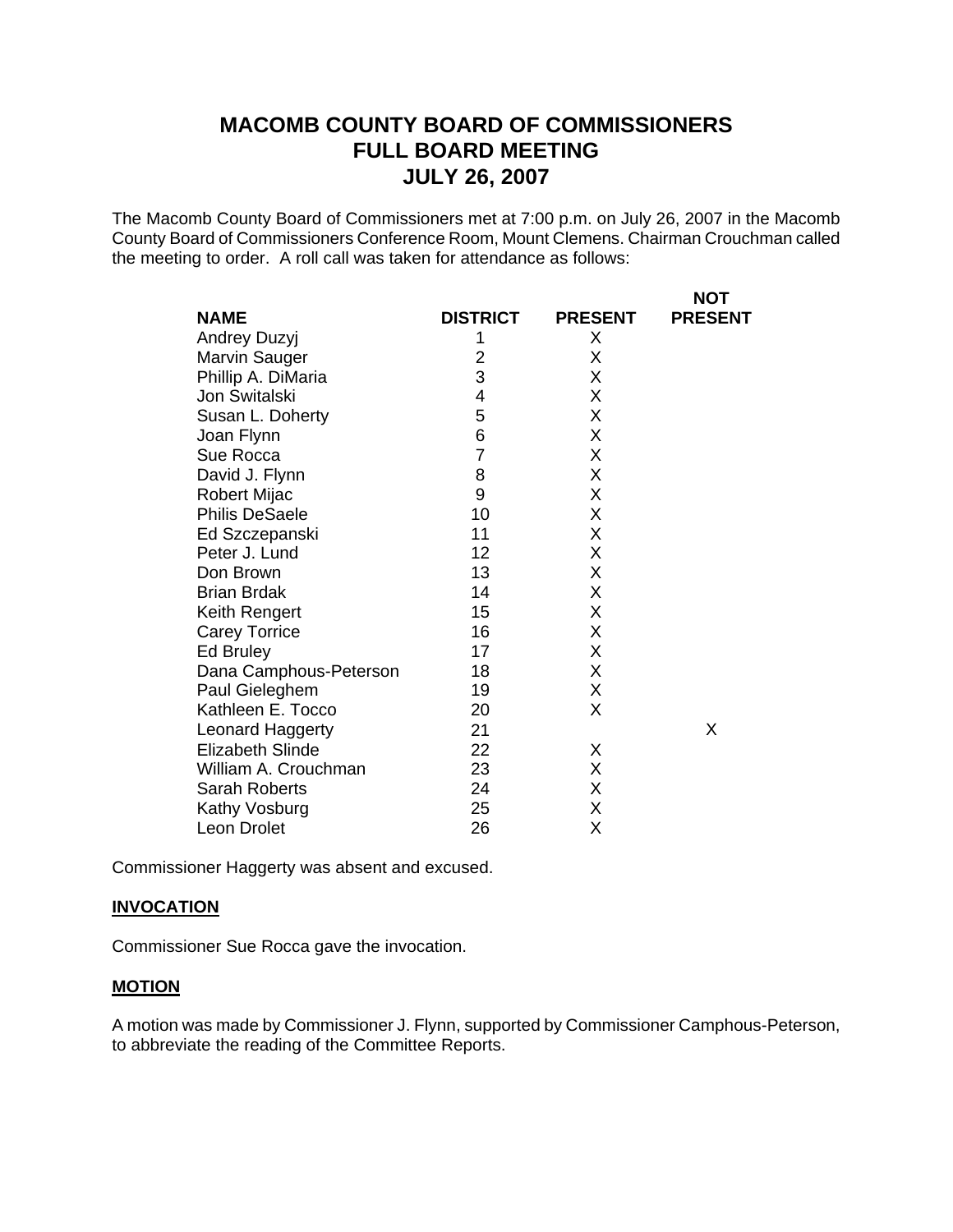A roll call vote was taken as follows:

Voting Yes were Brown, Bruley, Camphous-Peterson, DiMaria, Drolet, Duzyj, D. Flynn, J. Flynn, Mijac, Rengert, Rocca, Sauger, Slinde, Szczepanski and Crouchman. There were 15 "Yes" votes.

Voting No were Brdak, DeSaele, Doherty, Gieleghem, Lund, Roberts, Switalski, Tocco, Torrice and Vosburg. There were 10 "No" votes.

#### **THE MOTION CARRIED**.

#### **AGENDA**

#### **MOTION**

A motion was made by Commissioner Brown, supported by Commissioner Doherty, to adopt the agenda, **AS AMENDED, TO INCLUDE #10 AND #13. THE MOTION CARRIED.**

#### **MINUTES**

#### **MOTION**

A motion was made by Commissioner Mijac, supported by Commissioner Camphous-Peterson, to approve the minutes of April 26, 2007, May 23, 2007 (Public Hearing), May 24, 2007 and June 14, 2007. **THE MOTION CARRIED**.

#### **PUBLIC PARTICIPATION**

Scott Schulte, Sheriff's Office, President – MCPDSA Eugene Groesbeck, Corrections Officer, Sheriff's Office Lawrence Sheff, Corrections Officer, Sheriff's Office Robert Lesinski, Corrections Officer, Sheriff's Office

#### *COMMITTEE REPORTS*

#### *JUSTICE AND PUBLIC SAFETY COMMITTEE – July 9, 2007*

# **MOTION**

A motion was made by Chair Rengert, supported by Vice Chair Brdak, to adopt the committee recommendations:

- 1. Approve an emergency management agreement between the city of Center Line and Macomb County for emergency management related activities.
- 2. Authorize the Chairman of the Board of Commissioners to sign the Michigan Emergency Management Assistance Compact.
- 3. Accept and enter into the 2005 Michigan Citizen Corps Program Grant Agreement with the Michigan State Police Emergency Management & Homeland Security Division in the amount of \$35,123.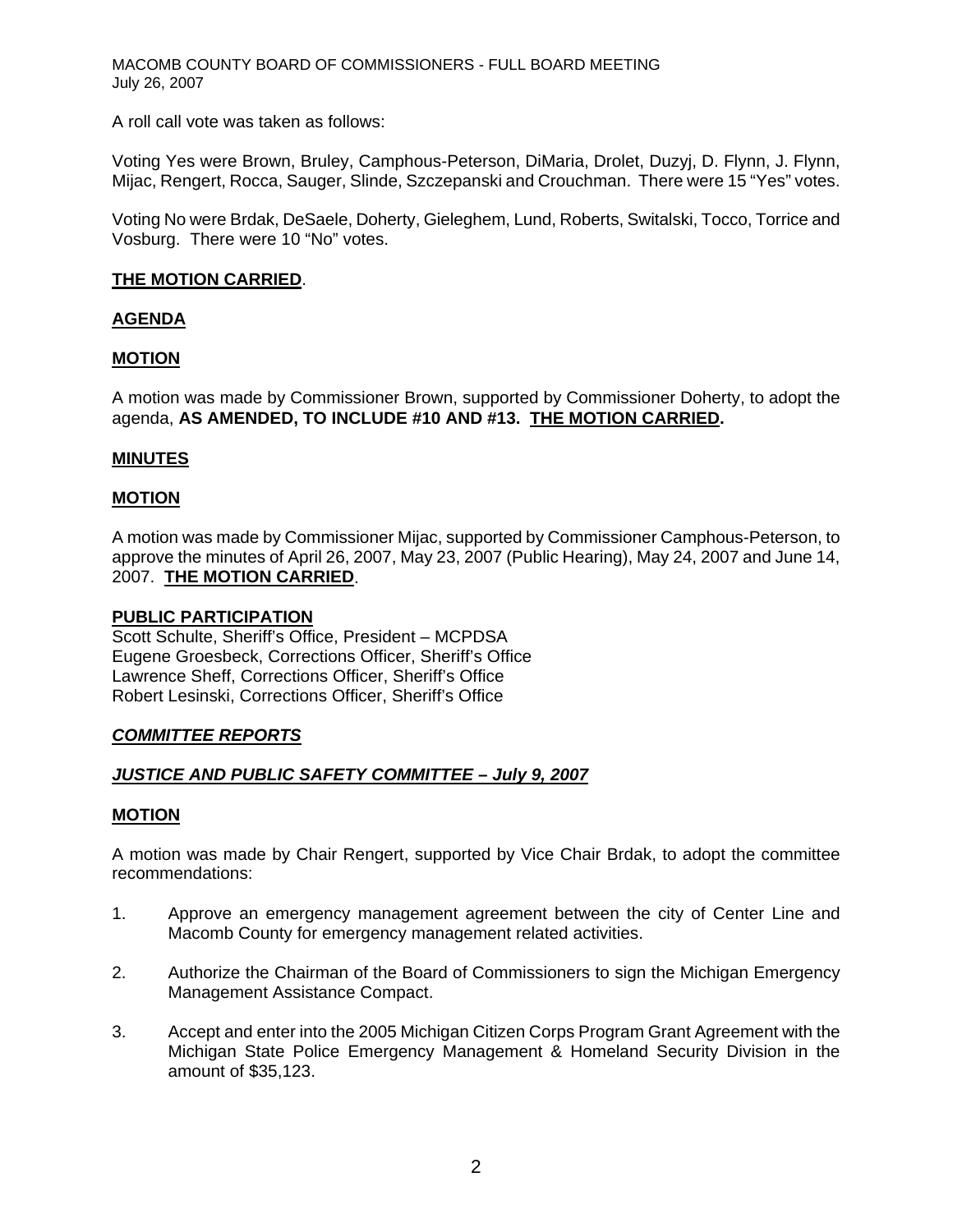- 4. Accept and enter into the 2006 Michigan Citizen Corps Program Grant Agreement with the Michigan State Police Emergency Management & Homeland Security Division in the amount of \$14,877.
- 5. Approve a bid from Delta Temp Inc. in the amount of \$34,873 to provide air conditioning at the radio equipment room of tower site HC-03 at the southeast Health Center Building in St. Clair Shores. Funding is available in the 800 MHz radio project account.

# **THE MOTION CARRIED.**

# *LEGISLATIVE AND ADMINISTRATIVE SERVICES COMMITTEE – July 9, 2007*

# **MOTION**

A motion was made by Chair Lund, supported by Vice Chair Switalski, to adopt the committee recommendations:

1. Approve the following miscellaneous department requests: Three laptop computers, three Microsoft Office Standard 2007 licenses, three Zone Alarm Pro 5 licenses, three Lava soft Ad-Aware, three GroupWise licenses and one Verizon wireless air card for the Juvenile Court at a cost not to exceed \$6,429; Funding is available in the disproportionate minority contact grant; and a monthly access charge of \$48; Funding is available in the disproportionate minority contact grant.

Two Verizon cell phones for the Macomb County Information Technology Department at a one-time cost of \$129.99 and a monthly access charge of \$96.68; Funding is available in the telecommunications fund;

Three Verizon 325i's for the Macomb County Health Department at a monthly access charge of \$85.02; Funding is available in the telecommunications fund;

Six laptop computers, one desktop computer, one LaserJet multifunction printer, one external CD burner, seven Microsoft Office Standard 2007 licenses, six Lava soft Ad-Aware licenses, six Zone Alarm Pro 5 licenses and one GroupWise license for the Public Health Department at a cost not to exceed \$15,144; Funding is available in the Public Health – computer projects account;

One desktop computer with DVD/CD burner, one Microsoft Office Standard 2007 license and one GroupWise license for Public Works at a cost not to exceed \$1,382; Funding is available in the IT capital fund; and

One badge creation station for the Office of the Sheriff at a cost not to exceed \$11,885.87; Funding is available in the Securus technology contract.

- 2. Approve the migration of Nextel service to Verizon GSA service plan, as outlined in correspondence from the IT director.
- 3. Adopt the recommendation to update the Childplus software and hosting as detailed in correspondence from the IT director; Funding is available in the Head Start grant.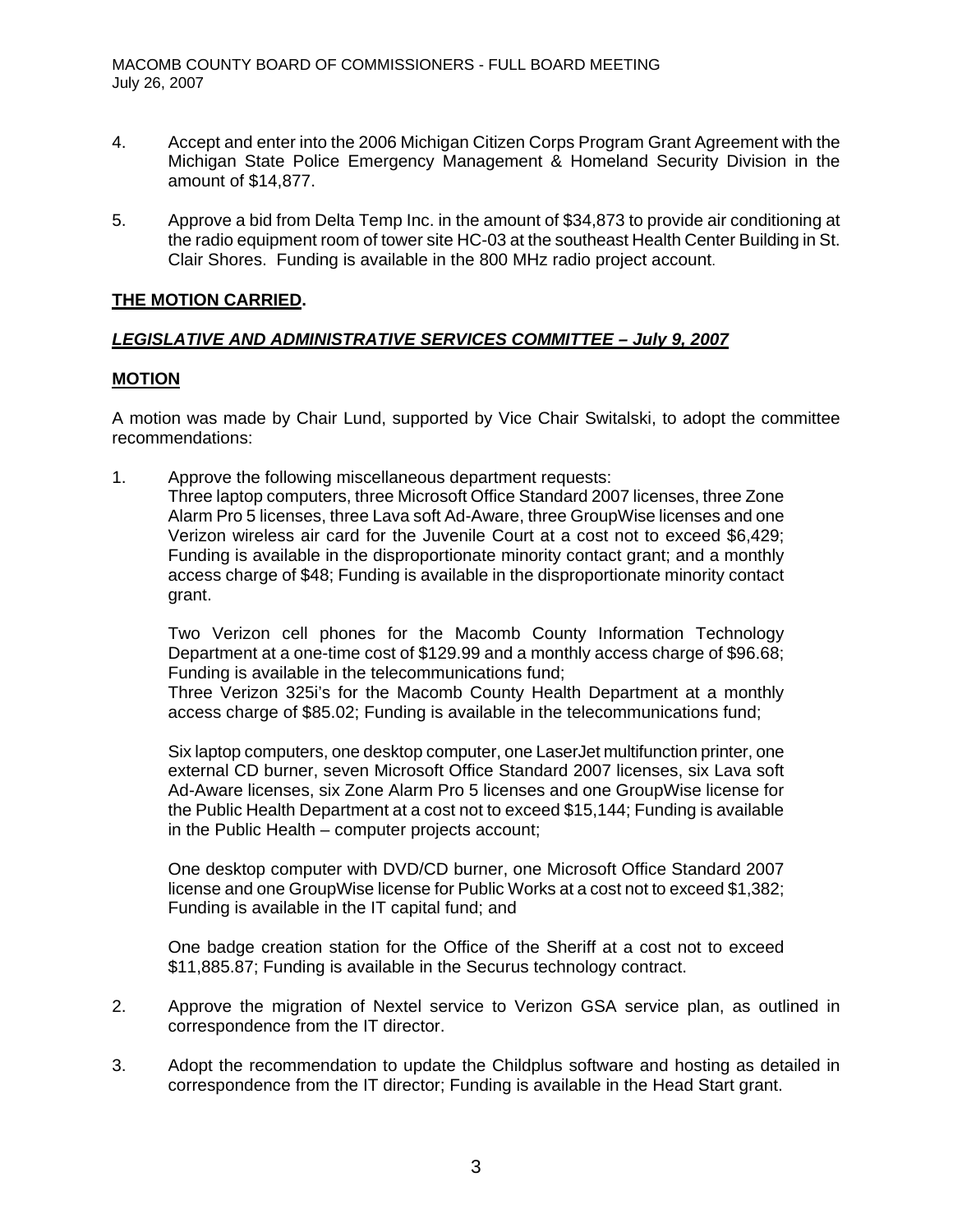### **THE MOTION CARRIED.**  *PLANNING & ECONOMIC DEVELOPMENT COMMITTEE – July 10, 2007*

### **MOTION**

A motion was made by Chair Vosburg**,** supported by Vice Chair Mijac, to adopt the committee recommendation:

1. Authorize the City of Mount Clemens through its Downtown Development Authority to include the county property commonly known as Kennedy Square in the Macomb Place Streetscape project for planning and design purposes. No county funds are to be committed to this project at this time.

#### **THE MOTION CARRIED.**

#### *OPERATIONAL SERVICES COMMITTEE – July 11, 2007*

#### **MOTION**

A motion was made by Chair Joan Flynn**,** supported by Commissioner Bruley, to adopt the committee recommendations.

Commissioner Sauger asked to separate Motion #1. There were **NO** objections.

- 2. Award the 2007 masonry restoration projects various buildings to the low bidders: Cusack's Masonry Restoration in the amount of \$55,770 for the Juvenile Court building, Western Waterproofing in the amount of \$207,929 for the Library, Western Waterproofing in the amount of \$67,110 for the Probate Court building and Western Waterproofing in the amount of \$196,950 for the Verkuilen Building; Further, funds are available in the capital budget.
- 3. Authorize the Board Chair to enter into a lease with the Macomb County Building Authority for the tower site at St. Clair Shores.

#### **THE MOTION CARRIED.**

#### **SEPARATED MOTION**

| 1. | Authorize payment for the following invoices:  |                               |            |  |
|----|------------------------------------------------|-------------------------------|------------|--|
|    | <b>Hall Road Warehouse</b>                     | Wakely Associates, Inc.       | \$3,120.00 |  |
|    | Juvenile Justice Center                        | Wakely Associates, Inc.       | 19,000.00  |  |
|    | Mental Health Holding Cells-Macomb County Jail | Wakely Associates, Inc.       | 1,667.29   |  |
|    | <b>Public Works Building</b>                   | Wakely Associates, Inc.       | 4,809.46   |  |
|    | <b>Public Works Building</b>                   | Project Control Systems, Inc. | 226,332.00 |  |
|    | 42-2 District Court                            | Partners in Architecture, PLC | 44,186.24  |  |
|    | 42-2 District Court                            | J.W. Adams Development Co.    | 67,433.30  |  |
|    | <b>Hall Road Warehouse</b>                     | Bernco, Inc.                  | 274,044.14 |  |
|    | <b>Medical Examiner's Office</b>               | Bernco, Inc.                  | 64,066.25  |  |
|    | Piping Plumbing Revisions - Court Building     | Builder's, Inc.               | 47,000.00  |  |
|    | 42-2 District Court                            | E. Gilbert & Sons, Inc.       | 266.087.88 |  |

Further, funds are available in the capital budget.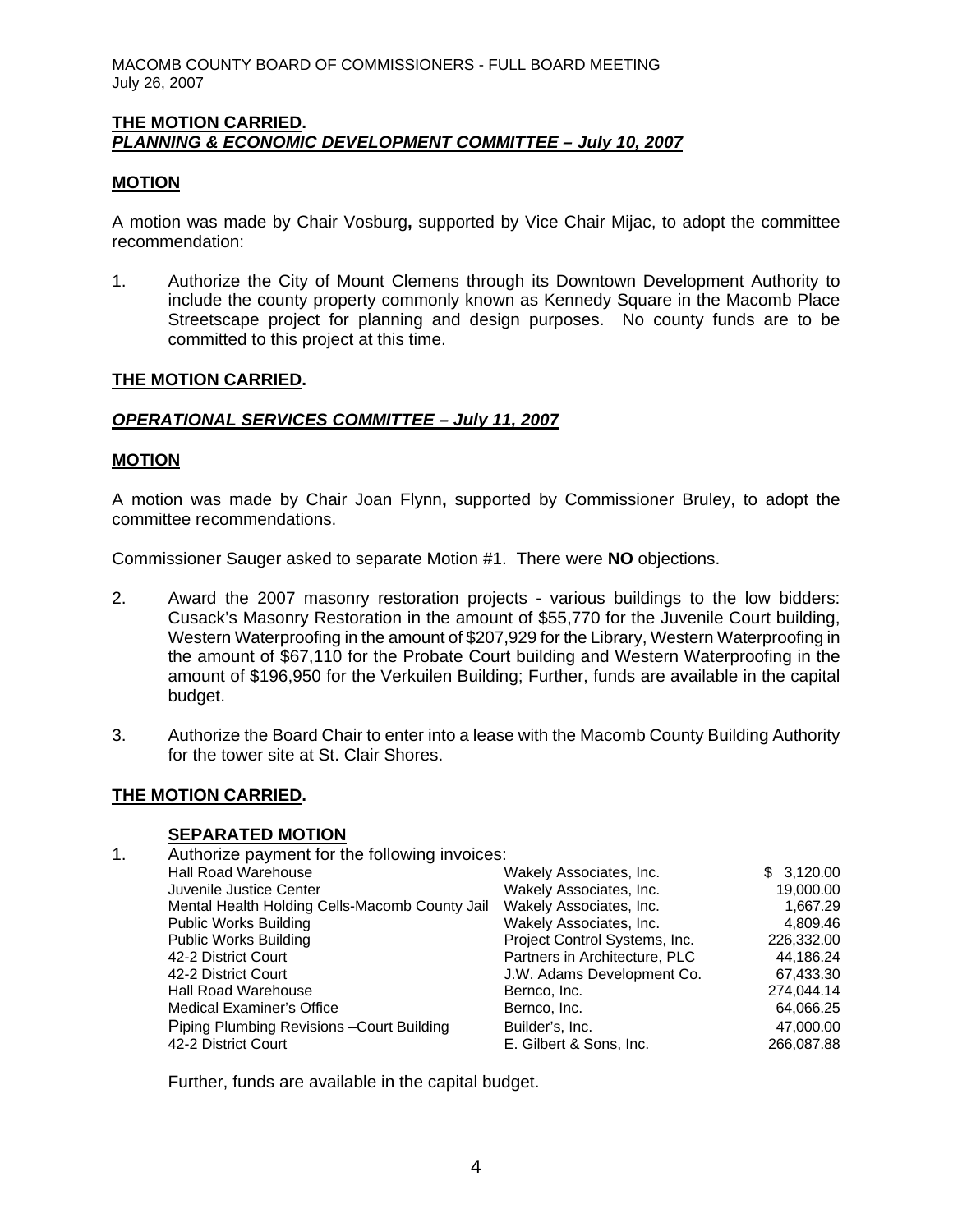### **THE MOTION CARRIED**. *HEALTH SERVICES COMMITTEE – July 19, 2007*

### **MOTION**

A motion was made by Chair DeSaele, supported by Vice Chair Camphous-Peterson, to adopt the committee recommendations:

- 1. Authorize the Health Department to establish a fee to screen children for lead; the fee will be based on the department's cost to provide the service.
- 2. Approve the Health Department's "2007 Plan of Organization" as required for accreditation in 2008 by the Michigan Department of Community Health, Agriculture and Environmental Quality.

# **THE MOTION CARRIED.**

#### *COMMUNITY SERVICES COMMITTEE – July 20, 2007*

#### **MOTION**

A motion was made by Chair Tocco, supported by Vice Chair Drolet, to adopt the committee recommendations:

- 1. Authorize the Macomb County Community Services Agency to submit the community services block grant discretionary proposal in the amount of \$8,575 to the Michigan Department of Human Services.
- 2. Authorize the Macomb County Community Services Agency to receive community development block grant funds from the City of Sterling Heights in the amount of \$2,850.
- 3. Authorize the Macomb County Community Services Agency to receive additional funds to operate the Senior Citizens nutrition program during fiscal year 2006-07 in the amount of \$23,253.
- 4. Authorize the Macomb County Community Services Agency to receive additional funds from the Area Agency on Aging 1-B for senior chore services during fiscal year 2006-07.
- 5. Authorize the Macomb County Community Services Agency to receive additional emergency food and shelter program funds in the amount of \$45,000.
- 6. Authorize the Macomb County Community Services Agency to enter into a revised agreement with the Department of Education to provide commodity foods to low income families.
- 7. Authorize Macomb MSU Extension to receive \$50,000 from United Way for Southeastern Michigan for the 2007/2008 early childhood home-base literacy services program; the funding for this program has increased from \$40,000 to \$50,000 and it will now fund the two existing part-time instructor positions and an additional 0.5 position from July 1, 2007 through June 30, 2008.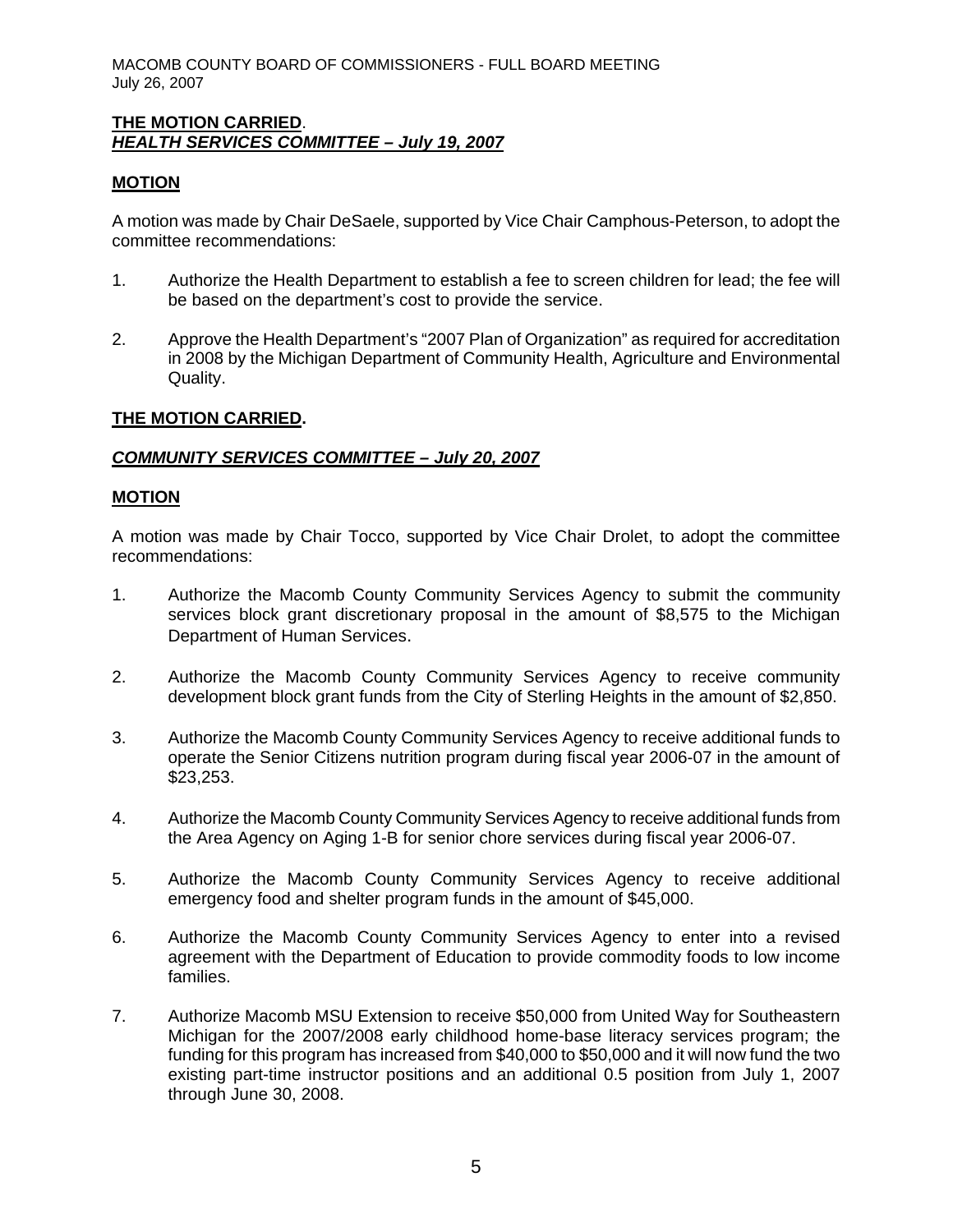# **THE MOTION CARRIED.**  *SENIOR CITIZENS COMMITTEE – July 20, 2007*

### **MOTION**

A motion was made by Chairman Gieleghem, supported by Vice Chair Rocca, to adopt the committee recommendations:

Commissioner DeSaele asked to separate Motion #4. There were **NO** objections.

- 1. Accept the Area Agency on Aging 1-B's (AAA 1-B) region 1-B FY 2008 annual implementation plan.
- 2. Accept RMS Communications' check #071830 in the amount of \$152; donation to offset costs and expenses at the July 17 and 18, 2007 AARP training conference held in the Verkuilen building and the August 15, 2007 Safe, Sound and Secure conference held at the Warren Community Center.
- 3. Accept the Michigan Sheriff's Association's check #27627 in the amount of \$250; donation to offset costs and expenses at the August 15, 2007 Safe, Sound and Secure conference held at the Warren Community Center.

# **THE MOTION CARRIED.**

#### **SEPARATED MOTION**

4. Approve the Prescription Resource Network (PRN) advisory board guidelines. (with DeSaele abstaining).

A discussion ensued and questions were presented.

#### **MOTION**

A motion was made by Commissioner Vosburg, supported by Commissioner J. Flynn, to postpone the decision until questions raised by Commissioners and Chair are answered.

#### **MOTION**

A motion was made by Commissioner Gieleghem, supported by Commissioner DiMaria, to refer the item back to Committee. **THE MOTION CARRIED**.

#### *PERSONNEL COMMITTEE – July 23, 2007*

#### **MOTION**

A motion was made by Chair Camphous-Peterson, supported by Vice Chair Duzyj, to adopt the committee recommendations:

1. Approve the reconfirmation of the following vacancies:

ONE TYPIST CLERK III CIRCUIT COURT-JUVENILE DIVISION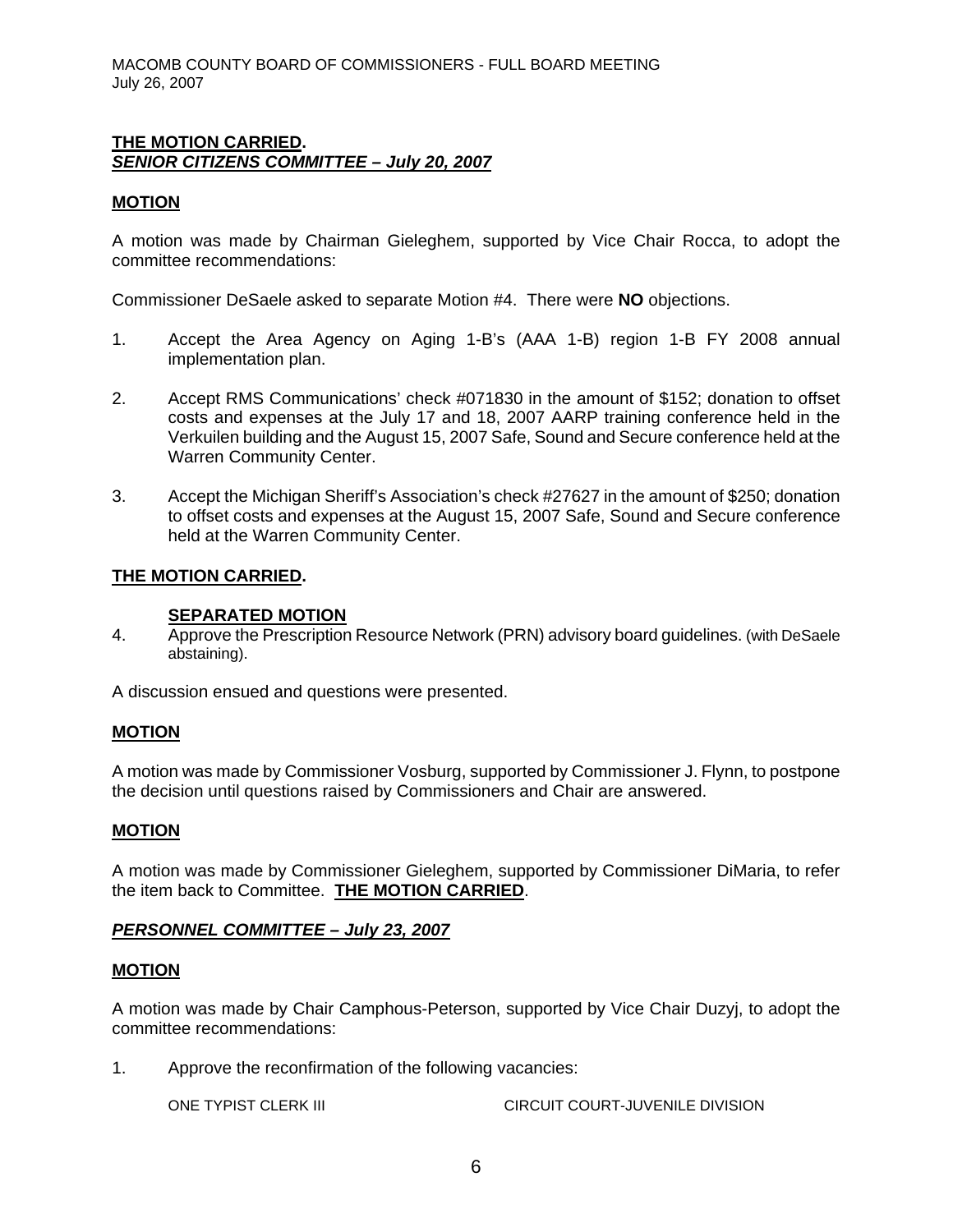| ONE ADMINISTRATIVE ASSISTANT II                                     | <b>COMMUNITY MENTAL HEALTH</b>     |  |
|---------------------------------------------------------------------|------------------------------------|--|
| ONE ADMINISTRATIVE ASSISTANT III                                    | <b>COMMUNITY MENTAL HEALTH</b>     |  |
| ONE ADMINISTRATIVE SECRETARY                                        | COUNTY CLERK/REGISTER OF DEEDS     |  |
| ONE COMPUTER MAINTENANCE CLERK                                      | COUNTY CLERK/REGISTER OF DEEDS     |  |
| ONE LICENSED BOILER OPERATOR<br>REFRIGERATION MAINTENANCE-1ST CLASS | <b>FACILITIES &amp; OPERATIONS</b> |  |
| ONE SECURITY GUARD                                                  | <b>FACILITIES &amp; OPERATIONS</b> |  |
| ONE DATA ENTRY CLERK                                                | FRIEND OF THE COURT                |  |
| ONE RECEPTIONIST/SUPPLY CLERK                                       | FRIEND OF THE COURT                |  |
| ONE SENIOR NUTRITION PROGRAM                                        | <b>MCCSA</b>                       |  |
| ONE TYPIST CLERK/FIELD WORKER CLERK                                 | <b>MCCSA</b>                       |  |
| ONE SENIOR SECRETARY                                                | TREASURER                          |  |

- 2. Approve a title change only for the Assistant Operations Manager to Assistant Operations Manager, Pump Station and reconfirm vacant position.
- 3. Approve the reclassification of one vacant PC/Network Support Technician to one System Technician.

# **THE MOTION CARRIED.**

# *BUDGET COMMITTEE – July 24, 2007*

# **MOTION**

A motion was made by Chairman Brown, supported by Vice Chair Sauger, to adopt the committee recommendations:

- 1. Authorize an addendum to the existing county building security contract to allow for the completion of the DVR (digital video recording) project at the Macomb County Jail. The project cost is not to exceed \$351,000 and may be invoiced over the current and next fiscal year. Funding would come out of the capital projects fund.
- 2. Approve the purchase of 280, SSU 23-SSV 23-C1-1P vents from Anemostat at a cost not to exceed \$77,185. Further, to amend the capital projects fund to include this expense.
- 3. Approve the purchase of one engineering system color scanner/black & white printer combo, one HP design jet large-format printer, two HP laser jet color printers, one HP color laser jet all-in-one multifunction printer, two Dell ultra-sharp flat panel monitors, one Dell projector, one Dell projector ceiling mounting kit, one Arcview concurrent user license, and one building security system for the Public Works office at a cost not to exceed \$64,450, and maintenance cost in the amount of \$800 for the remainder of the 2007 budget year and \$2,800 for the 2008 budget year. Funding is available in the capital projects fund.
- 4. Allow the Sheriff's Office to utilize three county vehicles, currently awaiting auction, until the Spring 2008 auction. This has been discussed with fleet manager, Barb Gardner. Funding for operational costs would come out of the Sheriff's budget, 93003 accounts.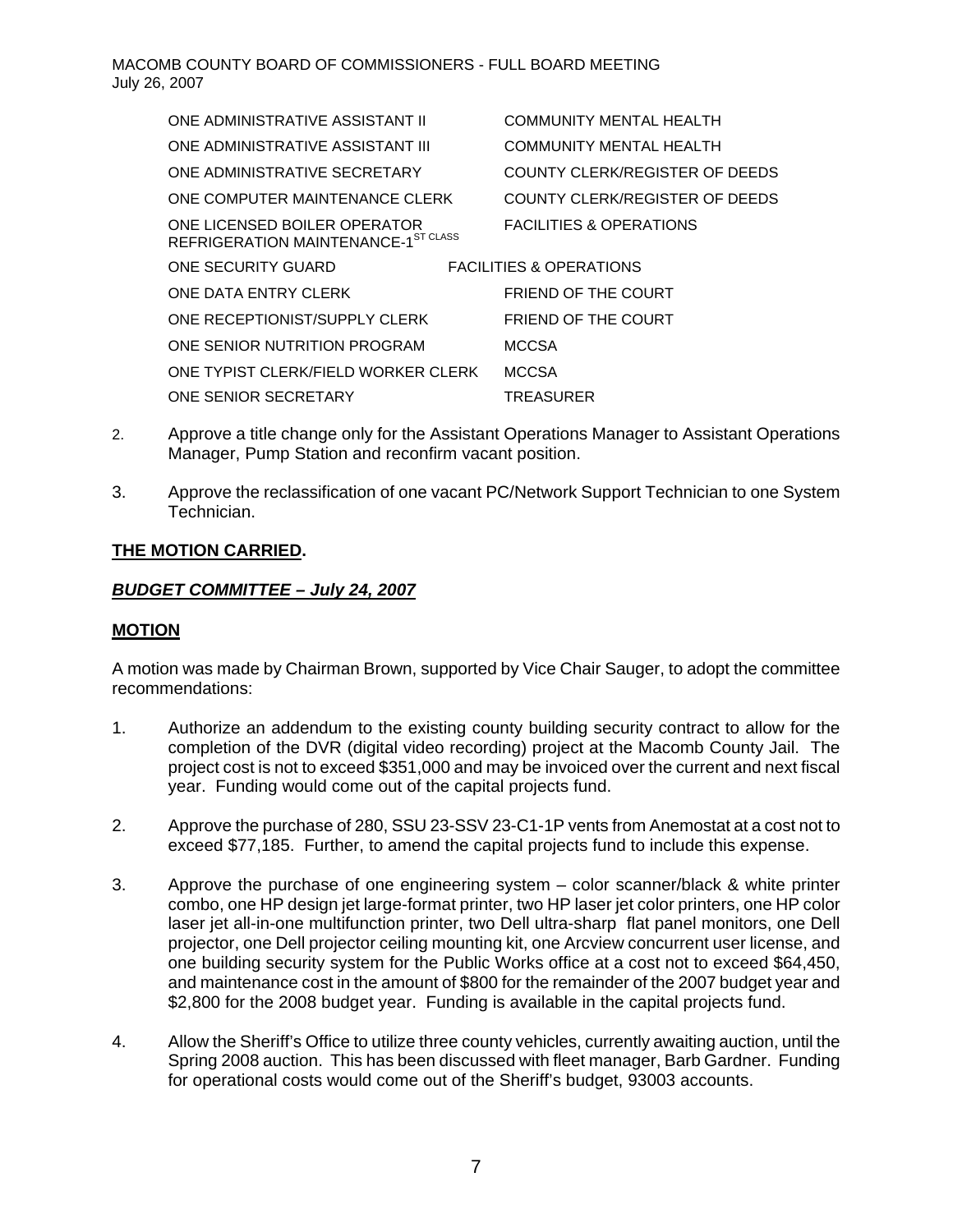- 5. Approve an amendment to Clinton Township's environmental problems: Lake/River Fund proposal approved by the Board of Commissioners on May 24, 2007.
- 6. Authorize Macomb County Health Department to accept a grant in the amount of \$250,000 from the Michigan Department of Environmental Quality regarding real-time drinking water monitoring.

# **THE MOTION CARRIED.**

# *FINANCE COMMITTEE – July 25, 2007*

# **MOTION**

A motion was made by Chair Slinde, supported by Vice Chair Szczepanski, to adopt the committee recommendations:

- 1. Approve payment of \$67,000 to the Detroit Regional Economic Partnership. (Roll call vote: YES - Brown, Bruley, Camphous-Peterson, Crouchman, DeSaele, DiMaria, Doherty, Duzyj, D. Flynn, J. Flynn, Gieleghem, Haggerty, Lund, Mijac, Rengert, Roberts, Rocca, Sauger, Switalski, Tocco, Torrice, Vosburg, Szczepanski and Slinde; NO-Drolet)
- 2. Approve the monthly bills (with corrections, deletions and/or addenda) and authorize payment; Further, to approve the payroll in the total amount of \$16,233,193.21, with necessary modifications to the appropriations. **(With Torrice abstaining from bills for Torrice and Zalewski, PLLC/Circuit Court fees-defense attorneys).**

#### **THE MOTION CARRIED.**

# *RULES COMMITTEE – July 25, 2007*

# **MOTION**

A motion was made by Chair Haggerty, supported by Vice Chair Torrice, to adopt the committee recommendations:

1. Approve an Amendment to Rule IV (e) to add a new subsection (2) regarding the reading of committee reports.

A roll call vote was taken to approve amendment to Rule IV (e) as follows:

Voting Yes were Brown, Camphous-Peterson, Drolet, Duzyj, J. Flynn, Rengert, Sauger, Slinde, Szczepanski and Crouchman. There were 10 "Yes" votes.

Voting No were Brdak, Bruley, DeSaele, DiMaria, Doherty, D. Flynn, Gieleghem, Lund, Mijac, Roberts, Rocca, Switalski, Tocco, Torrice and Vosburg. There were 15 "No" votes.

A two-thirds vote was required and **THE MOTION FAILED**.

# **RESOLUTIONS/TRIBUTES**

#### **MOTION**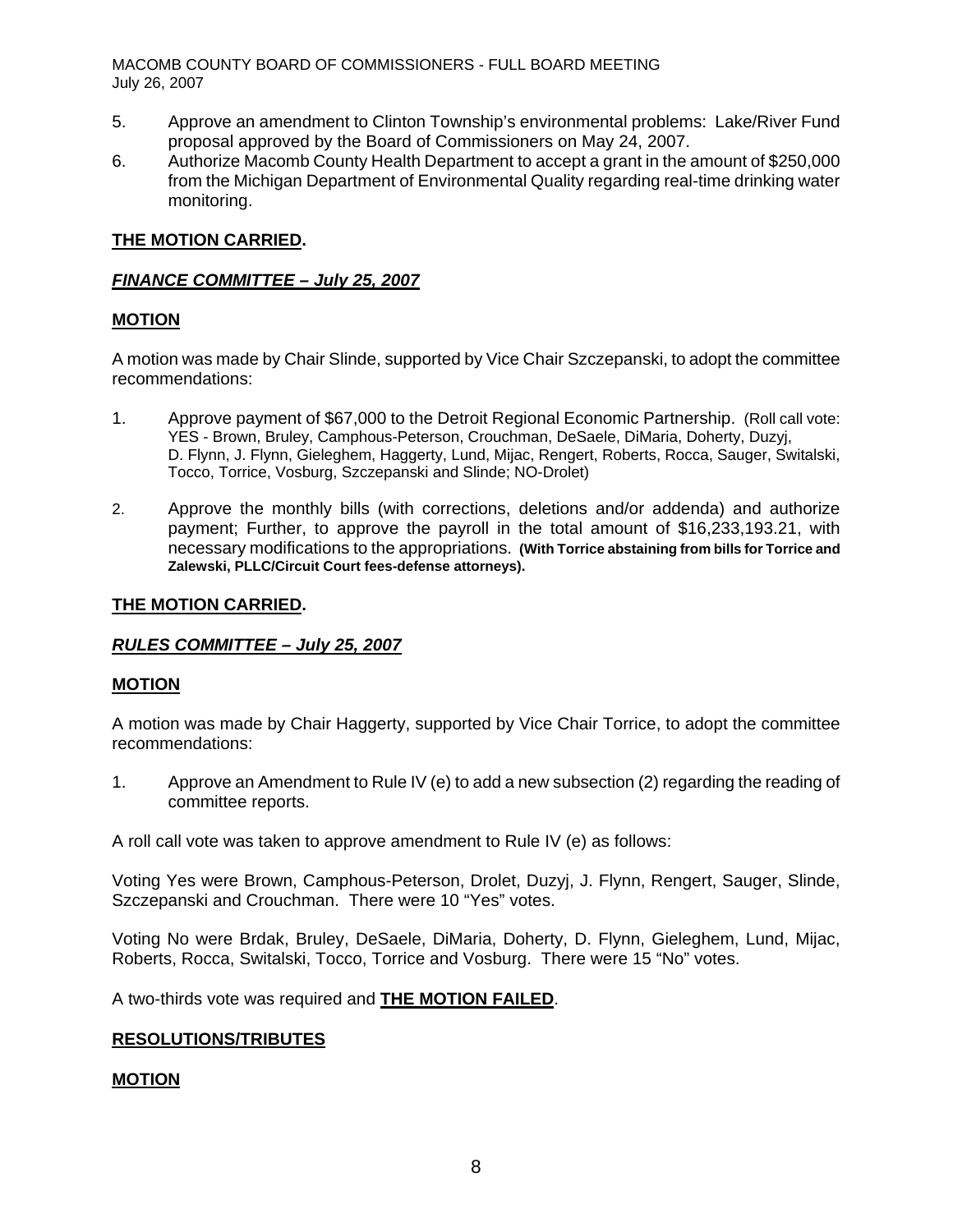A motion was made by Commissioner Szczepanski, supported by Commissioner Slinde, to adopt the Resolutions and Tributes in their entirety.

- Res. No. 07- 63 Concur with Sheriff Hackel and Oppose HB 4852 and Support Senate Bills 410 and 411. (offered by Board Chair on behalf of Board; recommended by JPS Committee on 07/09/07)
- Res. No. 07- 62 Establish a Policy for Submission of Contracts to Committees and/or Board of Commissioners. (offered by Bruley on behalf of Board; recommended by LAS Committee on 07/09/07)
- Res. No. 07- 61 Approving the FY2008 Annual Implementation Plan of AAA 1-B for the purpose of conveying such support to the AAA 1-B and Michigan Office of Services to the Aging. (offered by Gieleghem on behalf of Board; recommended by Senior Citizens Committee on 07/20/07)
- Res. No. 07- 66 Commending Patrick Head Eagle Scout (offered by Brown; recommended by Budget Committee on 07/24/07)
- Res. No. 07- 64 Commending the Formation of the Macomb County Chamber of Commerce. (offered by Crouchman on behalf of Board; recommended by Finance Committee on 07/25/07)
- Res. No. 07- 65 Proclaiming the Last Wednesday of July as Lake St. Clair Appreciation Day, (offered by Crouchman on behalf of Board; recommended by Finance Committee on 07/25/07)

# **THE MOTION CARRIED.**

# **ITEM WAIVED BY LAS COMMITTEE CHAIR**

# **MOTION**

A motion was made by Commissioner Doherty, supported by Commissioner Lund, to approve a 90- Day Extension to Existing Centrex Contract. **THE MOTION CARRIED.**

# **SOLID WASTE PLAN AMENDMENTS**

# **MOTION**

A motion was made by Commissioner Szczepanski, supported by Commissioner Vosburg, to approve the Macomb County Solid Waste Management Plan and forward it to local communities for their approval.

A discussion ensued and questions were presented.

# **MOTION**

A motion was made by Commissioner Bruley, supported by Commissioner DiMaria, to refer the item back to committee.

A discussion ensued.

# **MOTION**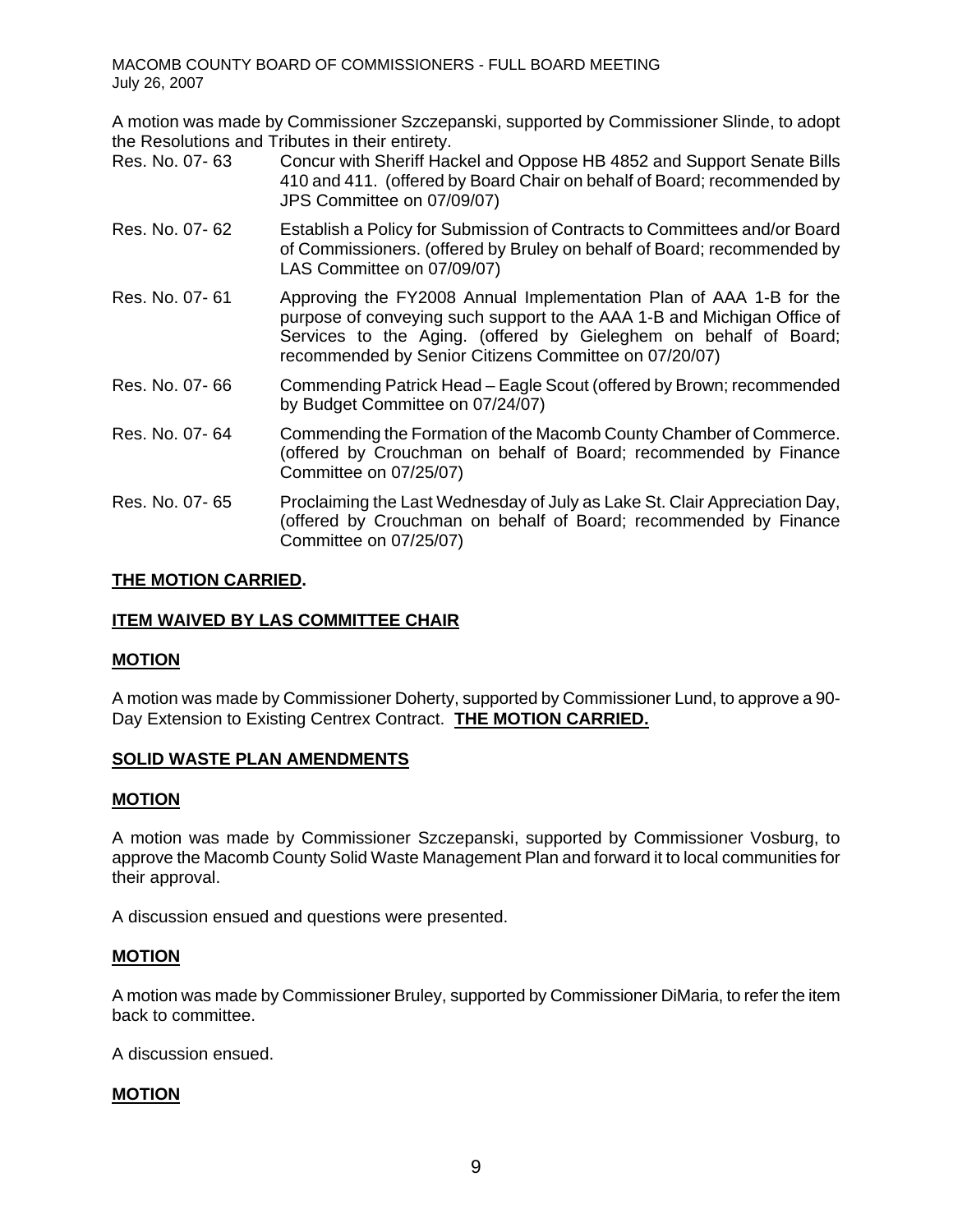A motion was made by Commissioner Switalski, supported by Commissioner Drolet, to call the question to end debate.

A roll call vote was taken as follows:

Voting Yes were Brdak, Brown, DeSaele, DiMaria, Doherty, Drolet, D. Flynn, J. Flynn, Gieleghem, Mijac, Roberts, Rocca, Sauger, Slinde, Switalski, Tocco, Torrice and Crouchman. There were 18 "Yes" votes.

Voting No were Bruley, Lund, Rengert, Szczepanski and Vosburg. There were 5 "No" votes.

# **THE MOTION TO CALL THE QUESTION PASSED.**

A roll call vote was taken on the motion to refer back to committee as follows:

Voting Yes were Brdak, Bruley, DiMaria, Doherty, Duzyj, D. Flynn, Gieleghem, Mijac, Roberts, Rocca, Switalski, Tocco, Torrice and Crouchman. There were 14 "Yes" votes.

Voting No were Brown, Camphous-Peterson, DeSaele, Drolet, J. Flynn, Lund, Rengert, Sauger, Slinde, Szczepanski, Vosburg. There were 11 "No" votes.

# **THE MOTION TO REFER PASSED.**

# **REQUEST TO PURCHASE PREVIOUS SERVICE TIME**

# **MOTION**

A motion was made by Commissioner Slinde, supported by Commissioner DiMaria, to approve a request to purchase previous service time by Mary Anne Polan. **THE MOTION CARRIED.**

# **APPOINTMENTS**

#### **MOTION**

A motion was made by Commissioner Doherty, supported by Commissioner D. Flynn, to approve the appointments in their entirety.

# a) **Economic Development Corporation**:

Appointment to a 3-year term beginning August 1, 2007 and expiring July 31, 2010: Howard Abbott Reappointment to a 6-year term beginning August 1, 2007 and expiring July 31, 2013: Mike DeVault, Peter Lund, Betty Slinde, Ted Wahby.

b) **Veterans Affairs Commission**: 2 vacancies (Term of office: August 1, 2007 and expiring July 31, 2011) Patrick Daniels, Michael G. Kinney

#### **THE MOTION CARRIED.**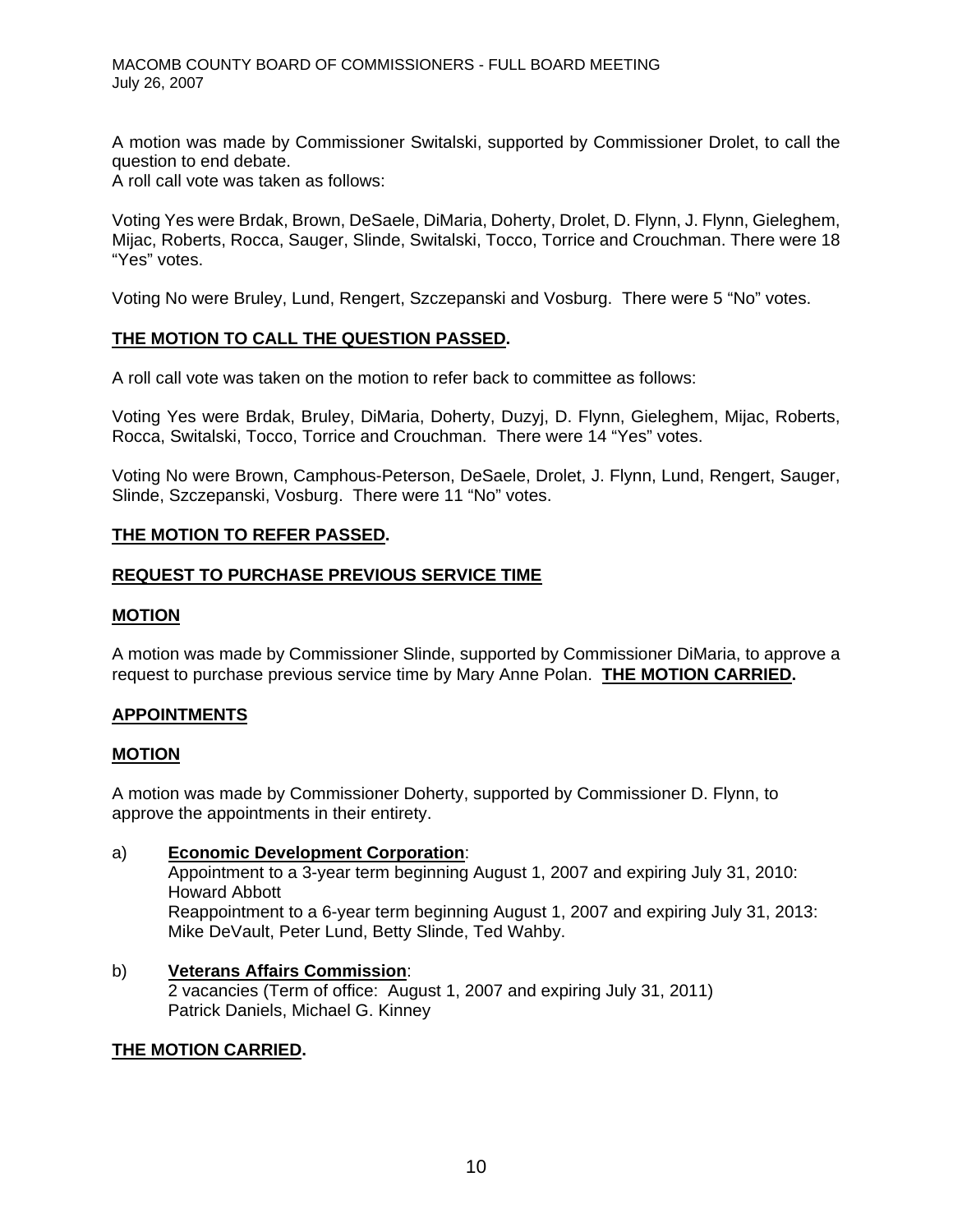#### **NEW BUSINESS**

#### **MOTION**

A motion was made by Commissioner Doherty, supported by Commissioner Slinde, to suspend the rules and enter into executive session to discuss labor negotiations.

A roll call vote was taken as follows:

Voting Yes were Brdak, Bruley, Camphous-Peterson, DiMaria, Doherty, D. Flynn, Gieleghem, Lund, Rengert, Roberts, Slinde, Switalski, Tocco, Torrice and Vosburg. There were 15 "Yes" votes.

**NOT** 

Voting No were Brown, DeSaele, Drolet, Duzyj, J. Flynn, Mijac, Rocca, Sauger, Szczepanski and Crouchman. There were 10 "No" votes.

A two-thirds vote was required and **THE MOTION FAILED**.

#### **PUBLIC PARTICIPATION**

Scott Schulte, Sheriff's Office, President – MCPDSA

### **ROLL CALL**

|                         |                 |                | ו שיו          |
|-------------------------|-----------------|----------------|----------------|
| <b>NAME</b>             | <b>DISTRICT</b> | <b>PRESENT</b> | <b>PRESENT</b> |
| Andrey Duzyj            | 1               | X              |                |
| Marvin Sauger           | 2               | X              |                |
| Phillip A. DiMaria      | 3               | X              |                |
| Jon Switalski           | 4               | X              |                |
| Susan L. Doherty        | 5               | X              |                |
| Joan Flynn              | 6               | X              |                |
| Sue Rocca               | 7               | Χ              |                |
| David J. Flynn          | 8               | X              |                |
| <b>Robert Mijac</b>     | 9               | X              |                |
| <b>Philis DeSaele</b>   | 10              | X              |                |
| Ed Szczepanski          | 11              | X              |                |
| Peter J. Lund           | 12              | X              |                |
| Don Brown               | 13              | X              |                |
| <b>Brian Brdak</b>      | 14              | X              |                |
| Keith Rengert           | 15              | X              |                |
| <b>Carey Torrice</b>    | 16              | X              |                |
| Ed Bruley               | 17              | X              |                |
| Dana Camphous-Peterson  | 18              | X              |                |
| Paul Gieleghem          | 19              | X              |                |
| Kathleen E. Tocco       | 20              | X              |                |
| Leonard Haggerty        | 21              |                | X              |
| <b>Elizabeth Slinde</b> | 22              | X              |                |
| William A. Crouchman    | 23              | X              |                |
| <b>Sarah Roberts</b>    | 24              | X              |                |
| Kathy Vosburg           | 25              | Χ              |                |